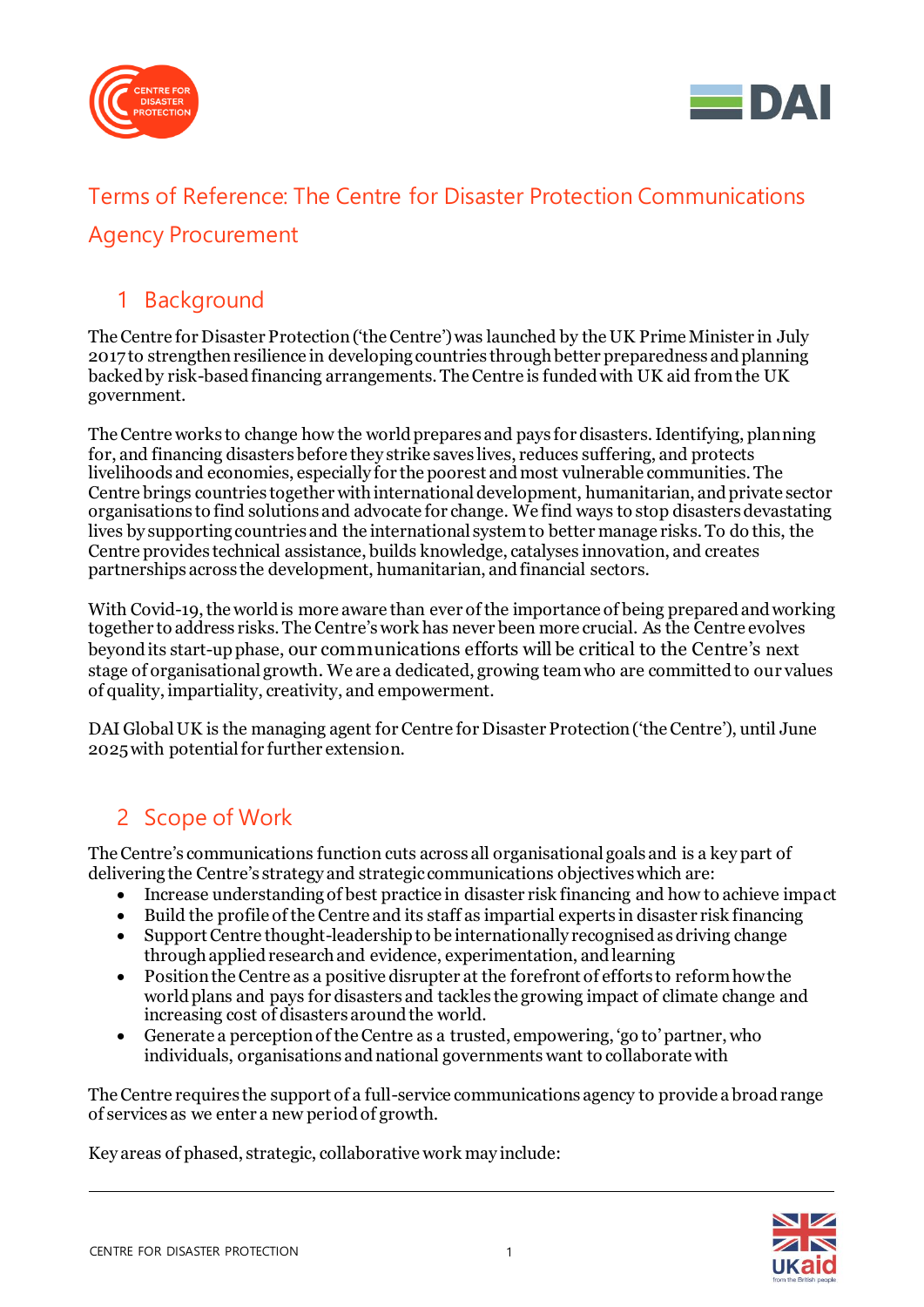



- **1. Audience mapping and segmentation:** Help the Centre identify and segment a targeted range of stakeholder audiences to inform the shaping and tailoring of specific communications with demonstratable impact
- **2. Strategic communications**: Delivery of a bold and ambitious, detailed, integrated, and multi-channel communications strategy and actionable plan in line with refreshed organisational strategy and promotionof our expert voice
- **3. Light-touch revision of brand strategy:** Ensuring alignment and coherence with revised Centre strategy and approach, updating brand guidance, core messaging, brand voice, tone and positioning.
- **4. Thought-leadership and engagement**: Incollaboration with Centre teams, support the delivery of our policy thought-leadership and strategic engagement work across key research and evidence areas and influencing priorities

#### **Other areas of support may include, but not limited to:**

- External promotion of evidence and research to targeted audiences
- Creating media and digital partnerships
- Media monitoring and horizon-scanning
- Advising on and managing PR and media relations
- Brand guidance and management
- Content creation, editing and dissemination–including written, photography, audio, video, and digital communication
- Digital support across social media (content production and management), email marketing content delivery and website support (potentially working alongside existing web management agency)
- Delivering tailored training to Centre leadership and teams (media, social media, panel speaking etc.) and supporting tools development
- Support curating & delivering programme of high-level events
- Ad-hoc communications support including temporary in-house cover of recruitment gaps, or crisis communication support where required

#### **All communications will reflect and embody the Centre's values and positioning wherever possible:**

- **Creativity** The Centre is a disruptor of the international system, championing bold change to how the world prepares for disasters. We make new ideas work in practice through creative collaborations.
- **Impartiality** The Centre is impartial. It is 'free to speak', 'not beholden to anyone' and 'an impartial broker able to convene creative collaborations between unlikely partners. It can advocate for change, in a warm and engaged way, rather than with abstract neutrality or anger and criticism.
- **Quality** -The Centre is an expert with an authoritative voice. It generates evidence and outputs that are credible and can be trusted. It can be asked to give comment and opinion that is well informed and reliable.
- **Empowerment** Empowerment will be considered in who represents the organisation, the language we use, the voices we give a platform to, the images we choose, the partnerships we promote and the proof points and case studies we share. We are committed to taking an intentionally inclusive approach, with a particular emphasis on diversity, gender, equity, and social inclusion.
- **Multi-disciplinary** The Centre's multidisciplinary lens is unique and an important part of how it seeks to achieve its aims. Communications will reflect this in how it positions and

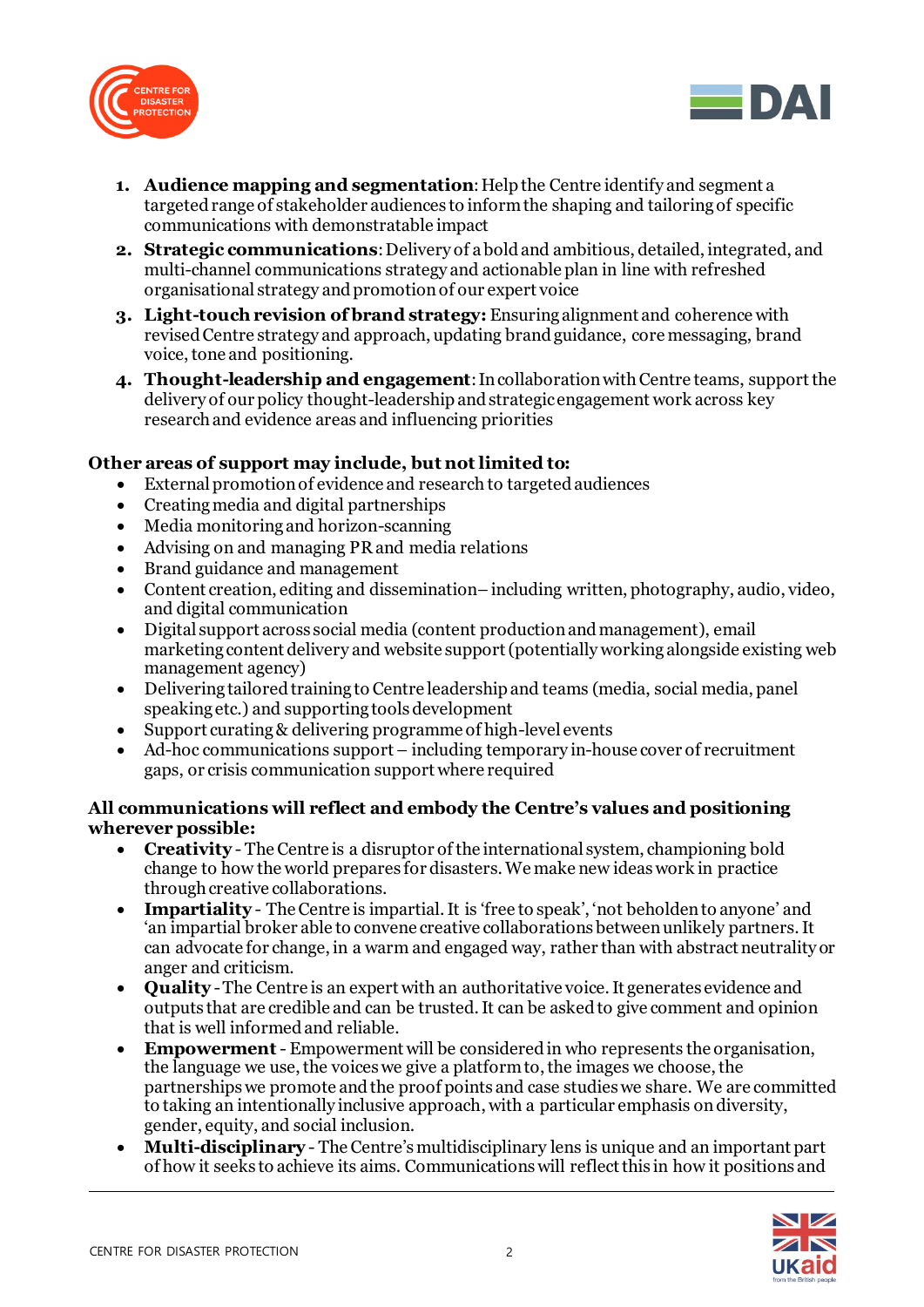



profiles the Centre team and partnerships, which will also help promote this approach to others.

### 3 Duration, Location and Level of Effort and Remuneration

#### Contract duration and location

This scope of work is expected to commence in July 2022 and run for an initial period of 12 months, subject to suitable performance indicators being met, with opportunity for contract to be extended further for an additional 12 months through to July 2024 and again to July 2025. Performance will be assessed through monthly status reports and an agreed review at 6 months to inform contract continuation.

The communications agency will be required for regular (weekly or bi-weekly) virtual meetings and regular (monthly or quarterly) in person attendance for meetings in Central London.

### Payment

An indicative annual budget of £300,000 is available for this work (exclusive of any UK VAT that may be applicable); however, the Centre is willing to accept bids modestly above the £300,000 cap, if provided with sufficient justification.

#### 4 Tender Process

The tender process will be conducted in line with principles of fair treatment, transparency and with the aim of identifying the proposal that offers the Most Economically Advantageous Tender (MEAT) from a point of view of the purchasing authority, DAI Global UK. These instructions are designed to ensure all tenders are given equal and fair consideration. It is important you provide all information requested in the submitted proposal.

Account will be taken of any factor emerging from the tender process which impacts a Tenderer's suitability, relating to information provided by the Tenderer within the Qualification criteria, in particular any additional information which comes to light in respect of its financial standing.

## Proposal Requirements

Interested parties must provide information indicating that their organisation has the correct qualities to perform the tasks highlighted in the scope of work. The proposal must contain a maximum of 5-10 pages of A4 (excluding CVs, company profiles, workplan) with the following information:

- Name of company and place of business
- Contract information (email, mobile phone, etc.)
- A description of company's expertise in relation to the scope, including a description of similar assignments undertaken, and evidence of impact.
- A description of how the work will be performed, including proposed approach, and indicative engagement and work plan with timeline, to include:
	- o Supporting business as usual/regular tasks, through monthly retainer. An indicative annual budget of up to £100,000 exclusive of UK VAT is available for this work. To potentially include, but not be limited to:

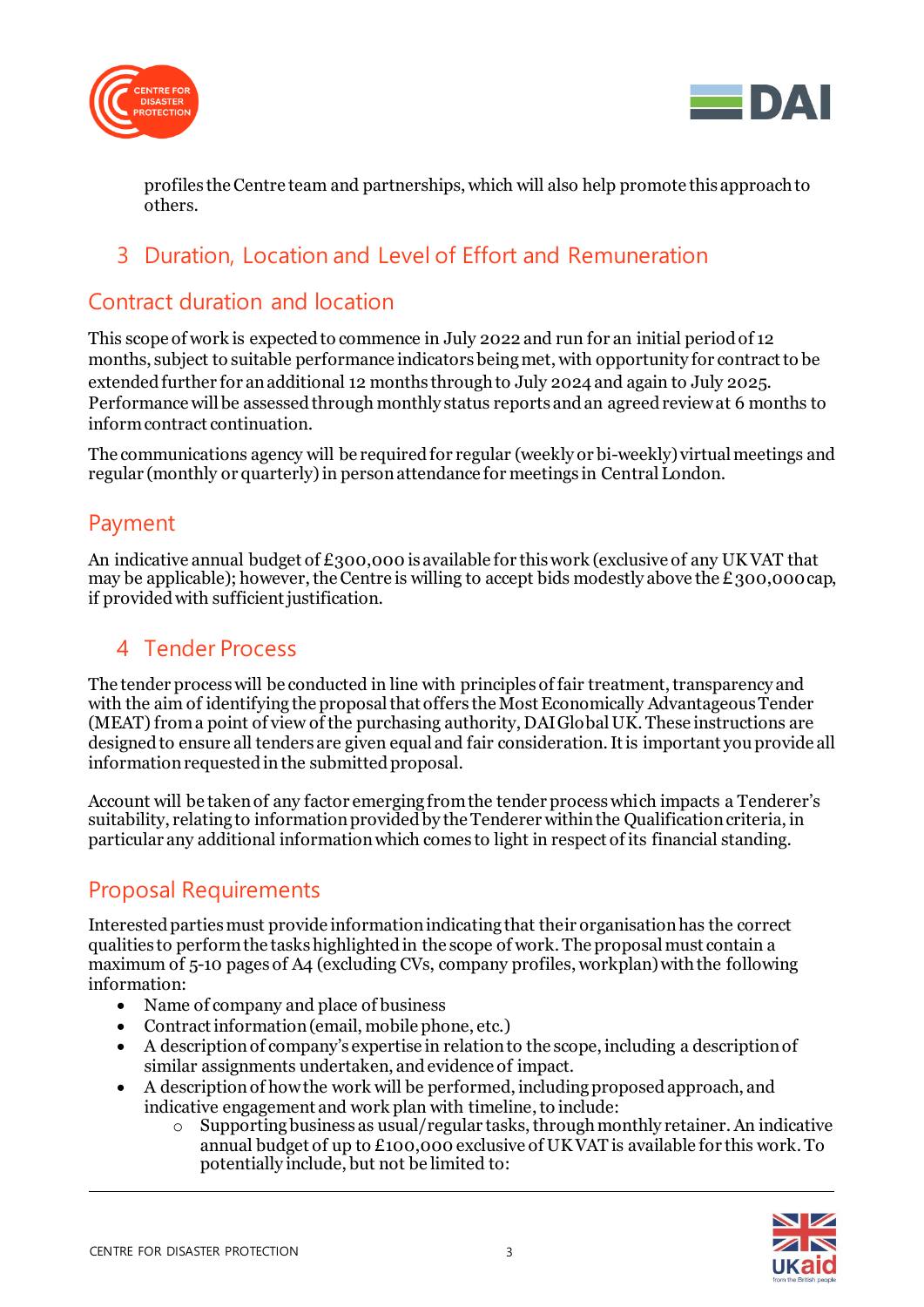



- Horizon-scanning and monitoring
- PR support, media planning and management of media relations
- Content creation, editing and dissemination (including written content, research reports, marketing materials, creative and multimedia content, speeches and op-eds etc.)
- $\tilde{D}$ igital support across social channels
- **•** Promotion of research and Centre content to external audiences
- Ad hoc strategic communications advice, including internal communications and crisis communications support
- $\circ$  Delivering a suite of strategic communications activity and special projects. An indicative annual budget of up to £200,000 exclusive of UK VAT is available for this work. Please note that activities under this workstream will be on demand, with scope of work and budgets agreed for each confirmed piece of work, utilising the agreed rate structure (or other cost basis where agreed). The Centre is not obliged to commission work to the full annual ceiling value of his workstream. To potentially include, but not be limited to:
	- Undertake audience mapping, segmentation and audience listening
	- Design and delivery of an ambitious integrated communications strategy
	- Support to the design and, where appropriate, delivery of a bold programme of thought-leadership (content and/or events)
	- Deliver a light-touch brand strategy refresh, including revised and tailored core messaging and brand realignment of Centre channels
	- Create and deliver media and digital partnerships
	- Design and delivery of bespoke training.<sup>1</sup>
- CVs of key members (maximum 1 page each); and
- A commercial proposal: the costs must be broken into professional fees and expenses. The cost estimate will be discussed in more detail with the selected contractor. The proposal should outline standard rate structure, including hourly rates for staff roles required to service the scope of work.
- Supporting examples of work, included as an annex.

Application must be submitted in line with the above and must be compliant with UK Law and Legislation, including Data Protection Act 2018. All organisations that are shortlisted and/or successful organisation(s) must be aligned with DAI's Eligibility Criteria and vetting checks. Any tender that is submitted that has been discovered to breach UK Data Protection legislation will be immediately disqualified. All organisations that do not comply with DAI's Eligibility Criteria will be rejected without notification.

#### Selection Criteria

Your response to our requirements (as detailed in Scope of Work) will be evaluated fo[r Value for](https://assets.publishing.service.gov.uk/government/uploads/system/uploads/attachment_data/file/603400/Value_for_Money_Guidance.docx)  [Money](https://assets.publishing.service.gov.uk/government/uploads/system/uploads/attachment_data/file/603400/Value_for_Money_Guidance.docx) (based on the cost driving principles of economy, efficiency, effectiveness and equity) comprising the quality of technical offer andcommercial offer. The proposals will be evaluated against the selection criteria listed below, following a qualitative and quantitative assessment, based on the criteria listed below. Qualifying selected candidates may then be invited to present to a selection panel.

<sup>1</sup> To note, DAI, on behalf of the Centre, reserves the right to commission other suppliers to undertake some or all of these activities, and these are not guaranteed to be sourced through the selected supplier. However, the contract will provide a basis on which to collaborate on such activities effectively and efficiently wherever appropriate.

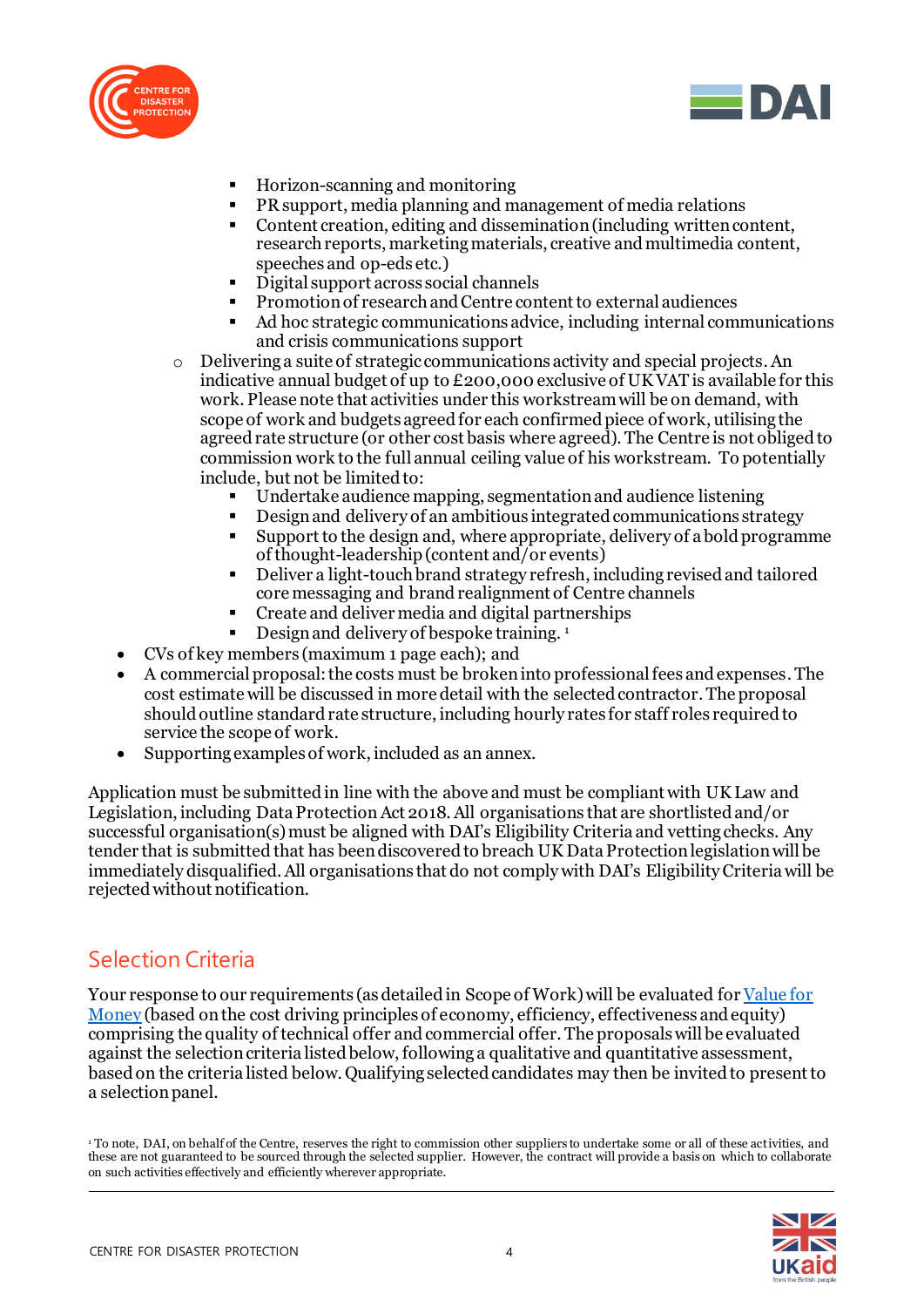



| <b>Selection Criteria</b>                                             | Weighting |
|-----------------------------------------------------------------------|-----------|
| <b>Technical Capacities:</b>                                          |           |
| Demonstration of capabilities e.g., examples of previous work to      |           |
| illustrate competencies, strengths and understanding of the           | 50%       |
| requirements<br>Fit with organisational values                        |           |
| Curriculum Vitae and Qualifications in specific area                  |           |
| <b>Proposed Workplan</b>                                              |           |
| Proposed engagement plan to achieve objectives. This must include     |           |
| how you will achieve key deliverables.                                | 20%       |
| Proposed workplan and indicative milestone plan to ensure proposal is |           |
| realistic                                                             |           |
| <b>Proposed costs</b>                                                 |           |
| Breakdown of costs (time and labour) associated with delivery.        | 30%       |
|                                                                       |           |
| <b>Total</b>                                                          | 100%      |

# Eligibility Criteria

All organisations subject to submission of proposals **must be UK based with individuals able to travel within the UK.** 

All organisation(s) shortlisted will undergo an initial eligibility criteria. This includes vetting of the organisations in line with terrorism checks, company history of improper conduct, any legal acts against the organisation(s) and initial vetting of proposed personnel. Any organisation(s) discovered of disqualification factors relating to the eligibility criteria will result in rejected without notification.

Successful organisation(s) will be subject to detailed vetting analysis through DAI's Management Capacity Assessment Tool (MCAT). This will include an assessment on successful organisation(s):

- Organisational details
- Safeguarding policies, procedures, and systems
- Financial management policies, procedures, practises, and systems
- Duty of care
- Modern Slavery policies and procedures.

If a successful organisation(s) is subject for grounds for exclusion based on an MCAT assessment, the organisation will be notified.

#### 5 Submission of Proposals

Your tender must be submitted through  $i_{\text{obs}}$  centre@disasterprotection.org with the subject line: '**Proposal - Communications Agency'. All suppliers must mark their tenders as Commercially Confidential.** DAI and CDP will treat all tender submission in confidentiality.

The tender **must** be received by Monday 6th June by 10:00am. Any tenders past this date will be subject to disqualification. DAI intends a) to notify the shortlisted tenderer(s) to arrange online